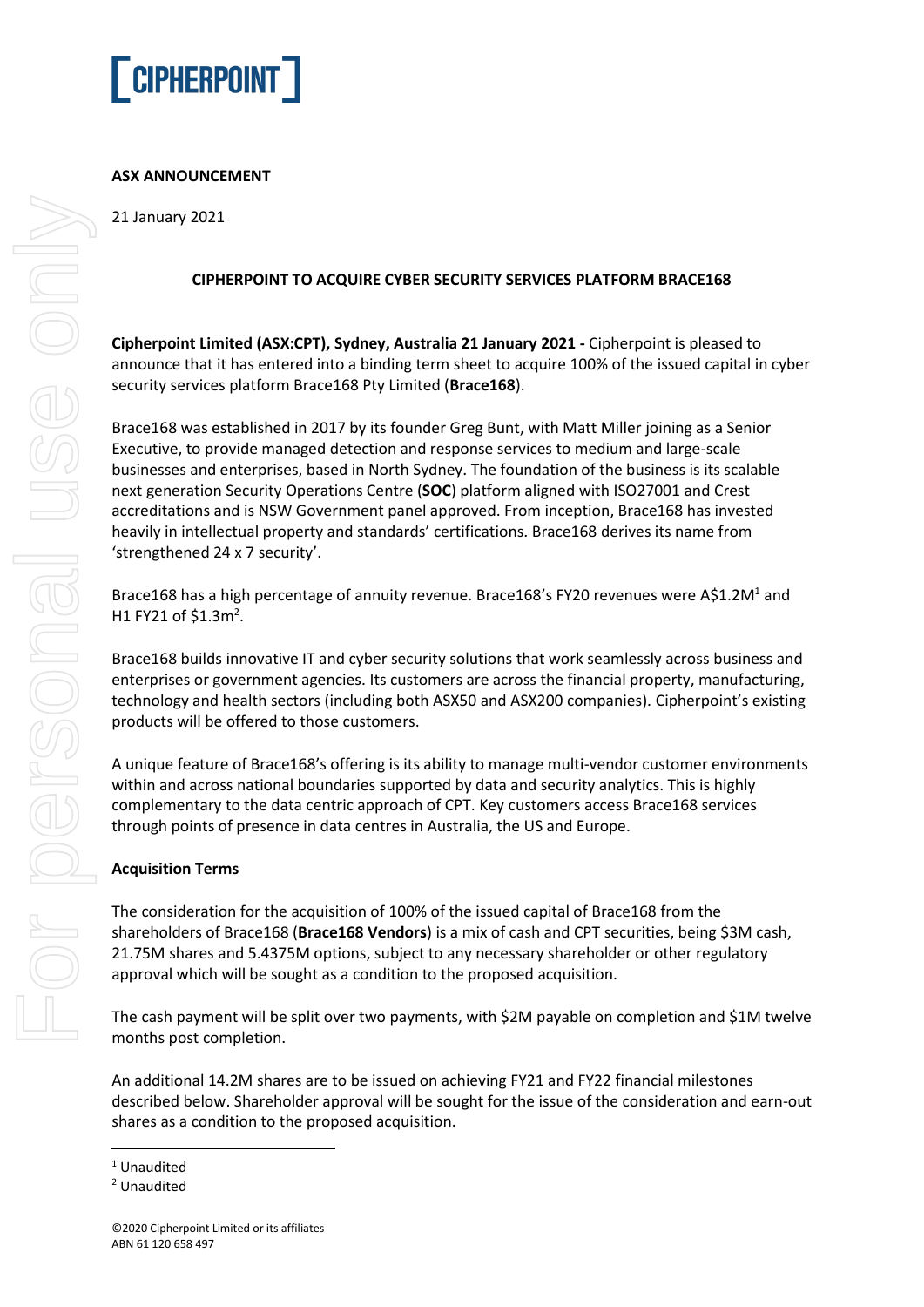Further details are set out below:

**Up-Front Cash Consideration.** At completion, the Brace168 Vendors will receive A\$2.0M cash consideration (less any working capital and other balance sheet adjustments), to be shared by the Brace168 Vendors proportionate to their shareholding.

**Up-Front Consideration Shares.** At completion, the Brace168 Vendors will receive 21.75M shares (representing, on the basis of the current capital structure, approximately 15% of the current issued capital of CPT). The Brace168 Vendors will also receive 5.4375M options at an exercise price of \$0.08c with an expiry of 12 months from the issue of the Placement options (refer below). The upfront consideration shares and options shall be voluntarily escrowed until 30 September 2021.

**Deferred Cash Consideration.** Twelve months from completion of the transaction, the Brace168 Vendors will receive a further \$1M cash consideration, to be shared by the Brace Vendors proportionate to their shareholding.

## **Performance based consideration:**

Further share issues will be made to the Brace168 Vendors on meeting certain earn-out milestones:

- **2021 Earn Out:** If at the conclusion of Brace168's FY2021 (12 months to 30 June 2021), the revenue for Brace168 is greater than A\$3.0M, then CPT shall allot a further 7.1M shares to the Brace168 Vendors.
- **2022 Earn Out**: If at the conclusion of CPT's FY2022 financial year (12 months to 31 March 2022), the revenue for Brace168 for that period is greater than A\$5.0M then CPT shall allot a further 7.1M shares to the Brace168 Vendors.

CPT will also execute executive agreements with Greg Bunt and Matt Miller comprising:

- market based salaries and short-term incentives;
- the issue to each of them of an initial 2,500,000 performance rights with vesting when CPT trades above 10c per share for 5 consecutive trading days; and
- a further 2,500,00 performance rights to be issued to each of them subject to the revenue for Brace168 achieving the 2021 earn out target.

CPT also intends to issue Brace168 employees share based incentives under its existing employee security ownership plans.

It is anticipated the transaction will complete by early March 2021 or shortly thereafter. The terms sheet is subject to certain conditions precedent usual for transactions of this nature, including the execution of formal documentation, confirmatory due diligence, CPT raising further capital of not less than \$2m pursuant to the Placement and rights issue (in combination) described below, and CPT obtaining shareholder and regulatory approvals and waivers. Certain conditions will be able to be waived by either or both parties.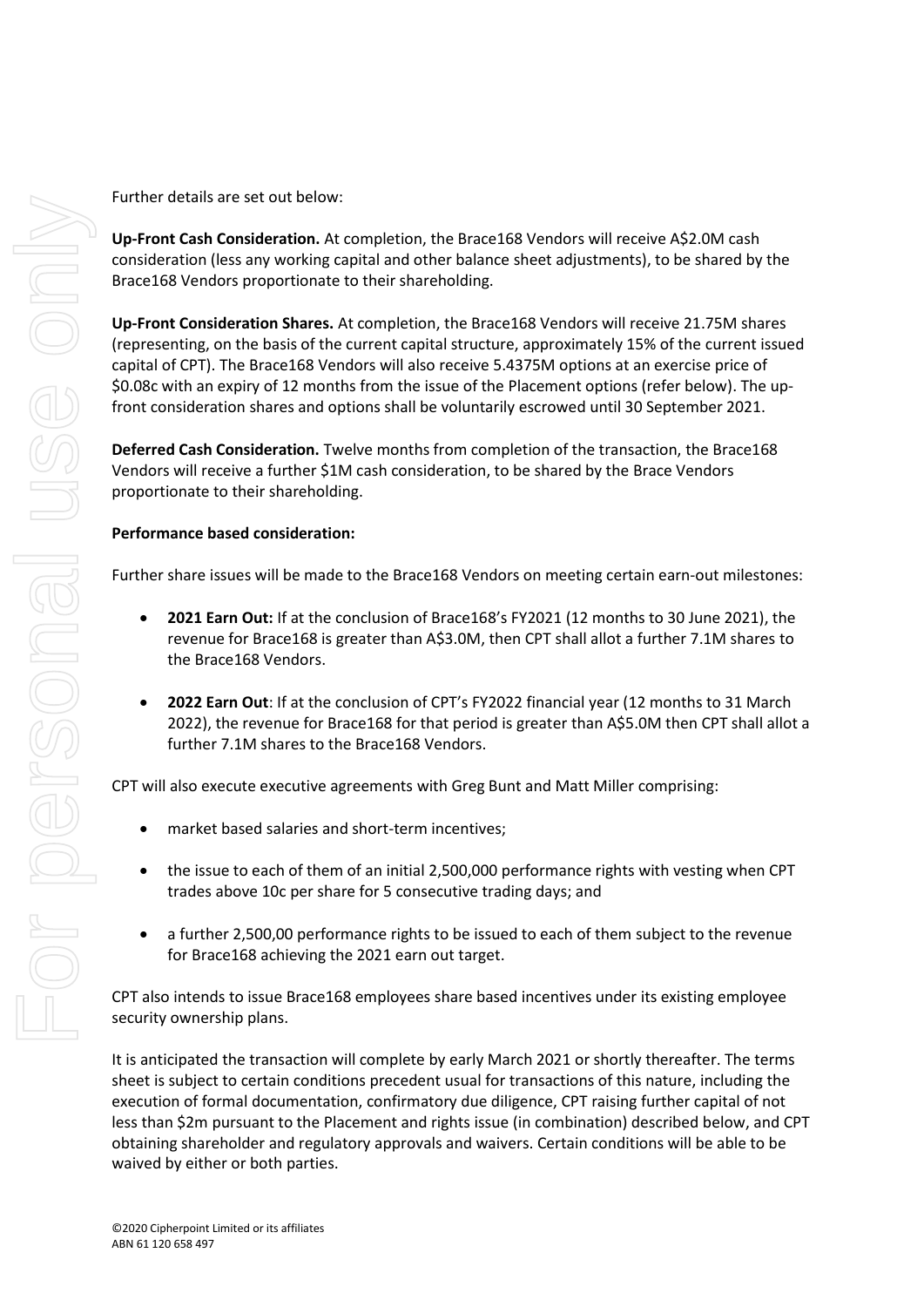Following completion of the Brace 168 transaction, CPT will focus on three key areas:

- Security Solutions the Brace168 business;
- Data Protection CPT's core business; and
- Data Discovery a further growth opportunity.

Brace168 will be managed as a separate business during the performance period.

CPT Chairman Ted Pretty said "*The Cipherpoint team are excited that the founders of Brace168 will be joining us on the journey to offer best of breed solutions to the business and enterprise market both locally and internationally. Our focus has been to acquire a business with a strong and complementary platform, and which has an attractive organic growth trajectory. Acquiring Brace168 gives CPT the ability to compete aggressively in the market. In my opinion, it enables CPT to scale with an integrated offering and will be a more attractive investment option than other cyber consulting rollups underway in the market.*"

Brace168 spokesperson, Greg Bunt said "*We are excited about the prospect of joining Cipherpoint and its team at this critical stage of our growth journey. In our opinion, Brace168 has the potential to set new standards in cyber security including providing managed detection and response services, security analytics and data protection. We remain committed to ensuring our customers are provided best in class service and support and to be the clear choice of supplier, partner and employer*."

#### **Capital Raising**

In conjunction with announcing the proposed acquisition of Brace168, CPT is pleased to advise that it has received binding commitments to a placement of ordinary shares of \$1 million at an issue price of \$0.047 per ordinary share (21,276,596 shares) together with 1 free-attaching option for every 4 shares under the Placement, with each option having an exercise price of \$0.08 with an expiry of 12 months from issue (**Placement**). The Placement shares and options will be issued under CPT's existing placement capacity under ASX Listing Rule 7.1 and 7.1A. The Placement shares are being issued at an 8% discount to the 15-day VWAP of CPT's ordinary shares. Cipherpoint has agreed to pay a fee of 6% of funds raised from the Placement and issue an aggregate of 4 million options (with the same terms as options under the Placement) to brokers who assisted Cipherpoint with the Placement.

In addition to the Placement, CPT intends to undertake a rights issue to raise not less than the balance of the capital required as a condition to the completion of the Brace168 acquisition (being \$1m). The rights issue will be a non-renounceable pro-rata rights issue to eligible shareholders at the record date. The rights issue will offer eligible shareholders (including the participants in the Placement) the opportunity to subscribe for 1 share for every 2 shares held at the record date at an issue price of \$0.047 per share to raise up to approximately \$4 million before costs. Subscribers in the rights issue will be issued with 1 free-attaching option for every 4 shares subscribed under the rights issue, with each option having an exercise price of \$0.08 with the same expiry date as the options under the Placement. Completion of the rights issue will be subject to shareholders approving the Brace168 acquisition. Further details of the proposed rights issue will be provided in the coming days.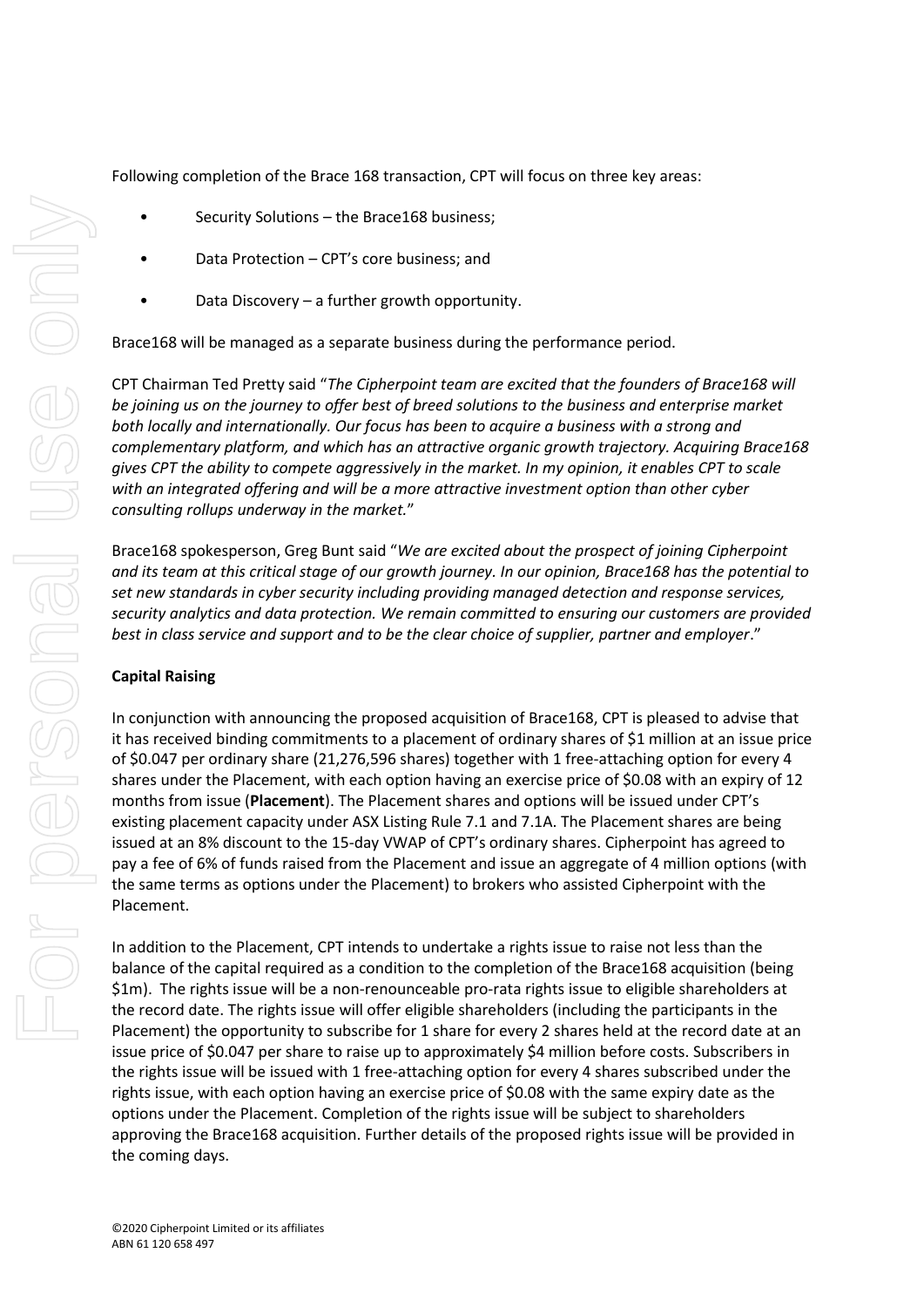It is Cipherpoint's intention to seek the official quotation (listing) of the options referred to in this announcement (including those issued under the Placement), subject to meeting ASX listing requirements. Cipherpoint is in discussions regarding the potential for the partial underwriting of the rights issue, with further updates to be provided in due course.

The net capital raised from the Placement and proposed rights issue will be applied as follows:

- meet costs of the Brace168 transaction;
- meet costs of integration of the Brace 168 and Cipherpoint businesses;
- fund the expansion of the existing Ciperhpoint business following the integration above;
- fund the anticipated growth of the Brace168 business;
- establish a second point of presence for Security Solutions in Europe co-located with CPT's existing business in Heilbronn, Germany; and
- group working capital.

This announcement has been approved for release by the Board.

--Ends--